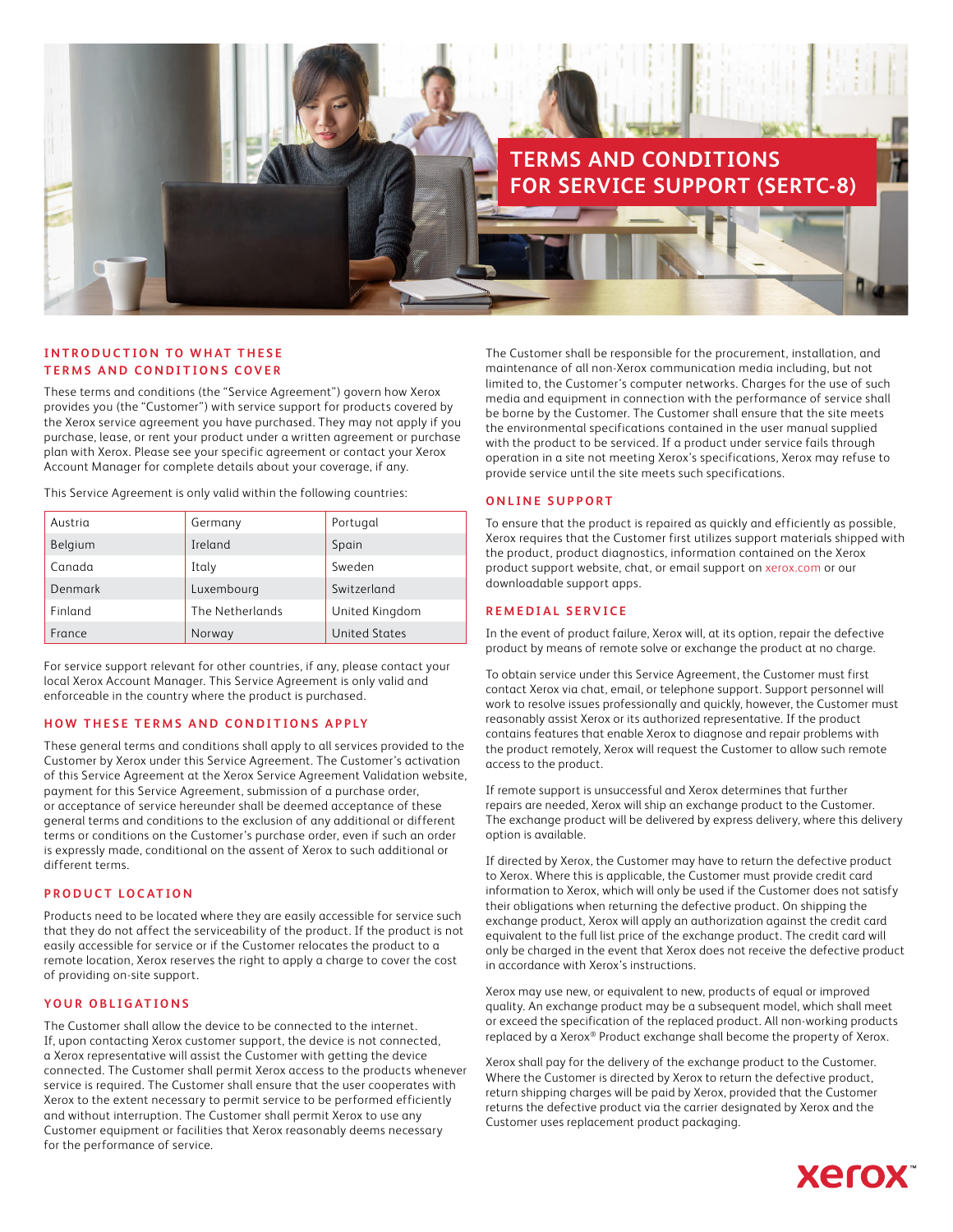# **TERMS AND CONDITIONS FOR SERVICE SUPPORT (SERTC-8)**

Upon receipt of the exchange product, if the Customer is required by Xerox to return the defective product, the Customer must return the defective product within ten (10) business days to the location designated by Xerox, unless requested otherwise by Xerox. Failure to return the defective product to such location will result in the Customer being billed the full list price of the exchange product. The Customer is responsible for following repackaging instructions, which include, but are not limited to, removing the toner cartridge from the defective printer. Repair of any damage caused by not following these instructions will be billed to the Customer.

The Customer is responsible for transferring any accessories or options, such as network or memory cards, to the new product.

## **LIMITATIONS**

This Service Agreement shall not apply to any defect, failure, or damage caused by improper use, or inadequate or improper maintenance and care. Xerox shall not be obligated under this Service Agreement to:

- repair damage resulting from attempts by personnel other than Xerox representatives to install, repair, or service the product unless directed by a Xerox representative,
- repair damage, malfunction, or degradation of performance resulting from improper use or connection to incompatible equipment or memory,
- repair damage, malfunction, or degradation of performance caused by the use of non-Xerox printer supplies, consumables, or parts or the use of Xerox® Supplies not specified for use with the product,
- repair an item that has been modified or integrated with other products when the effect of such modification or integration increases the time or difficulty of servicing the product or degrades performance or reliability,
- perform maintenance, cleaning, or to repair damage, malfunction, or degradation of performance resulting from failure to perform maintenance and cleaning as prescribed in published product materials,
- repair damage, malfunction, or degradation of performance resulting from the use of the product in an environment not meeting the operating specifications set forth in the product's documentation,
- repair damage, malfunction, or degradation of performance resulting from failure to properly prepare and transport the product as prescribed in published product materials,
- repair damage, malfunction, or degradation of performance resulting from acts of God or nature, acts of terrorism, explosion, flood, fire, war, and riots,
- repair this product after it exceeds the print volume referenced in the warranty statement,
- replace items that have been refilled, used up, abused, misused, or tampered with in any way,
- install replacement items that are considered customer replaceable, or
- support software not supplied by Xerox, provide software or firmware updates or upgrades.

Any service identified in the preceding section and provided by Xerox at the Customer's request shall be invoiced to the Customer at then current Xerox rates for parts, labor, and travel.

## **ENHANCEMENTS OR UPGRADES**

Software or firmware enhancements or upgrades are not provided under this Service Agreement but may be purchased separately upon their release.

## **SOFTWARE AND FIRMWARE UPDATES**

Updates may be required to correct performance problems and will be provided under this Service Agreement where deemed applicable by Xerox. Additionally, Xerox will only maintain support for software and firmware releases that are at the latest and next to the latest revision levels.

### **REPLACEMENT ITEMS**

In the maintenance of any product, Xerox may use new, remanufactured, or refurbished parts, assemblies, or products. Where defective products are returned to Xerox, all defective parts, assemblies, or products become the property of Xerox. Xerox may require the return of these parts, assemblies, or products to a designated Xerox depot or the Xerox representative, from which the part, assembly, or product was originally purchased. Returns and claims will be handled according to the current Xerox procedure. Xerox reserves the right to charge for non-return of such parts, assemblies, or products.

# **EXCLUSION OF CONSUMABLES**

This Service Agreement does not cover consumables for this product. The consumables for this product are listed in the user manual for the product.

## **COVERAGE OF ROUTINE MAINTENANCE ITEMS (RMI)**

This Service Agreement covers RMIs. RMIs for this product are listed in the user manual for the product. When an RMI is determined by Xerox or its authorized service representative to be defective, a free replacement will be shipped to the Customer. The Customer is responsible for replacing the item. The return process will be handled according to the current Xerox procedure. Failure to follow this procedure will result in the Customer being billed the full list price for the RMI. RMIs are not covered once a "low-life" message appears.

## **NOTICES**

All notices shall be given in writing by email and shall be effective upon receipt. Notices to the Customer shall be sent to the Customer's address on file with Xerox. Notices to Xerox should be sent to the relevant country email address listed in the table below:

| <b>COUNTRY</b>       | <b>CONTACT ADDRESS</b>                                                                       |
|----------------------|----------------------------------------------------------------------------------------------|
| Austria              | German.contracts.nso@xerox.com                                                               |
| Belgium              | Belgium (French) - Belgium.Backoffice@xerox.com<br>Belgium (Dutch) - Contracts.NSO@xerox.com |
| Canada               | xogservicesales@xerox.com                                                                    |
| Denmark              | Contracts.NSO@xerox.com                                                                      |
| Finland              | Contracts.NSO@xerox.com                                                                      |
| France               | French.backofficerid@xerox.com                                                               |
| Germany              | German.contracts.nso@xerox.com                                                               |
| Ireland              | OPB.BackofficeRID-sm@xerox.com                                                               |
| Italy                | Italy.Backoffice@xerox.com                                                                   |
| Luxembourg           | Belgium.Backoffice@xerox.com                                                                 |
| The Netherlands      | Contracts.NSO@xerox.com                                                                      |
| Norway               | Contracts.NSO@xerox.com                                                                      |
| Portugal             | Portugal.Backoffice@xerox.com                                                                |
| Spain                | Spain.Backoffice@xerox.com                                                                   |
| Sweden               | Contracts.NSO@xerox.com                                                                      |
| Switzerland          | German.contracts.nso@xerox.com                                                               |
| United Kingdom       | OPB.BackofficeRID-sm@xerox.com                                                               |
| <b>United States</b> | xogservicesales@xerox.com                                                                    |